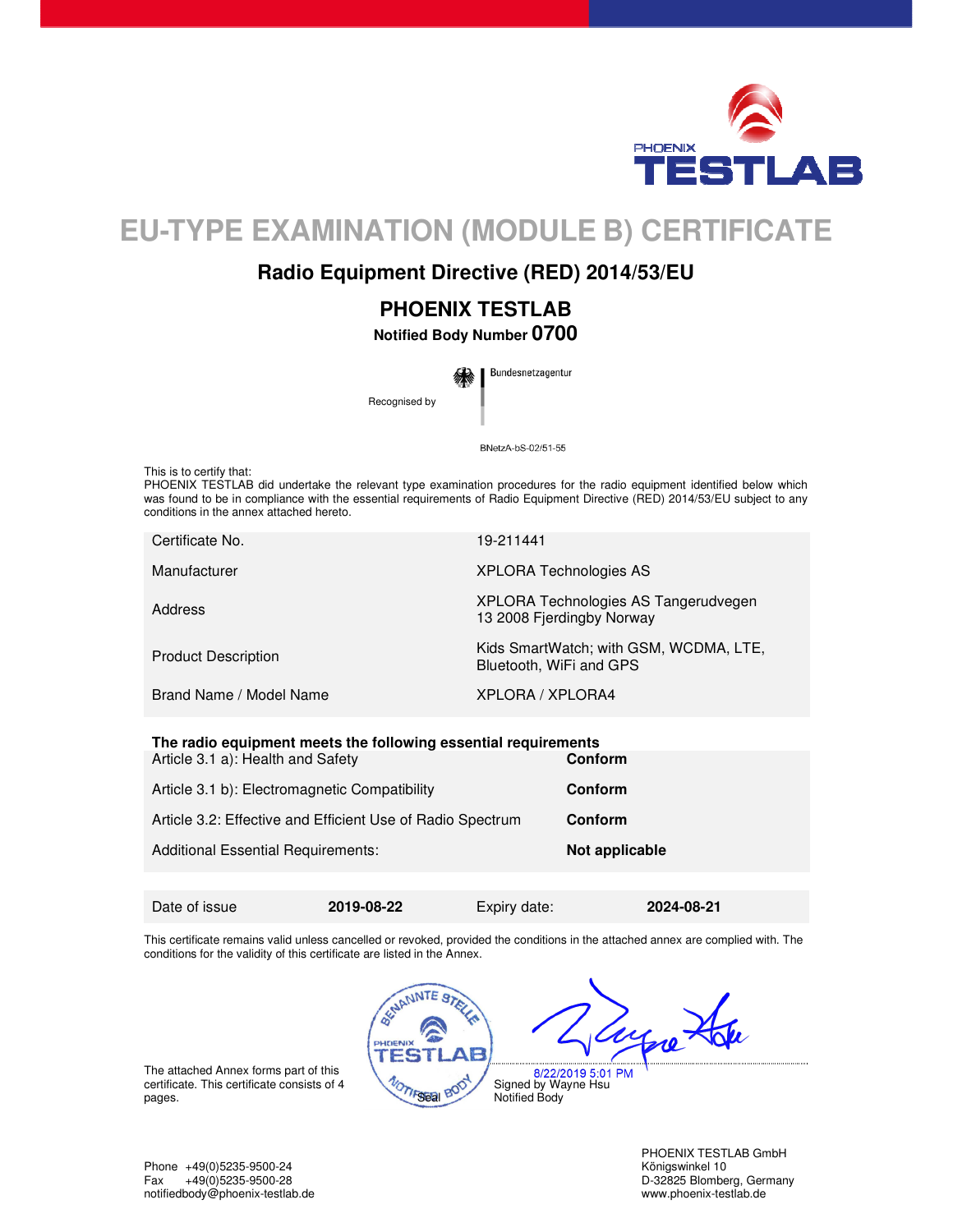## **Annex**

| <b>Technical description</b>                                  |                                                                                                                                                                                       |
|---------------------------------------------------------------|---------------------------------------------------------------------------------------------------------------------------------------------------------------------------------------|
| <b>Frequency Range</b>                                        | GSM 900 / DCS 1800 MHz<br>Bluetooth: 2402 - 2480 MHz<br>WiFi: 2412 - 2472 MHz<br>GPS: 1575.42 MHz (Rx)<br>UTRA FDD Band I/VIII<br>E-UTRA FDD Band 1/3/7/8/20<br>E-UTRA TDD Band 38/40 |
| <b>Transmit Power</b>                                         | Max. 2W / Max. 1W<br>Bluetooth: 5.8 dBm EIRP<br>WiFi: 16.4 dBm EIRP<br>UTRA FDD: 22 dBm<br>E-UTRA FDD/TDD: 23 dBm                                                                     |
| <b>Hardware Version</b>                                       | V <sub>0</sub>                                                                                                                                                                        |
| Software Version                                              | W933CN00X1000DPX1907091                                                                                                                                                               |
| <b>System Components</b>                                      |                                                                                                                                                                                       |
| <b>Battery</b>                                                | ZWD632832H, 3.85V, 780mAh, ZHONGSHAN ZHONGWANGDE<br>NEW ENERGY TECHNOLOGY CO., LTD                                                                                                    |
| <b>Optional Components</b>                                    |                                                                                                                                                                                       |
| <b>USB Cable</b>                                              | K3 MAGNETIC CABLE, 100cm, Cfe Corporation Co., Ltd.                                                                                                                                   |
| <b>Approval documentation</b>                                 |                                                                                                                                                                                       |
| External / Internal Photos                                    | provided, 4 pages / 7 pages                                                                                                                                                           |
| User Manual                                                   | provided, 2 pages                                                                                                                                                                     |
| <b>Block Diagram</b>                                          | provided, 1 page                                                                                                                                                                      |
| Circuit Diagram                                               | provided, 32 pages                                                                                                                                                                    |
| <b>Operational Description</b>                                | provided, 6 pages / 2 pages                                                                                                                                                           |
| Parts Placement                                               | provided, 2 pages                                                                                                                                                                     |
| <b>PCB Layout</b>                                             | provided, 8 pages                                                                                                                                                                     |
| Parts List                                                    | provided, 7 pages                                                                                                                                                                     |
| <b>EU Declaration of Conformity</b>                           | provided, 1 page, August 09, 2019                                                                                                                                                     |
| Explanation of compliance<br>Article 10(2) and Article 10(10) | provided in the use manual                                                                                                                                                            |
| <b>Further Documents</b>                                      | Risk Assessment, 2 pages, August 09, 2019                                                                                                                                             |



PHOENIX TESTLAB GmbH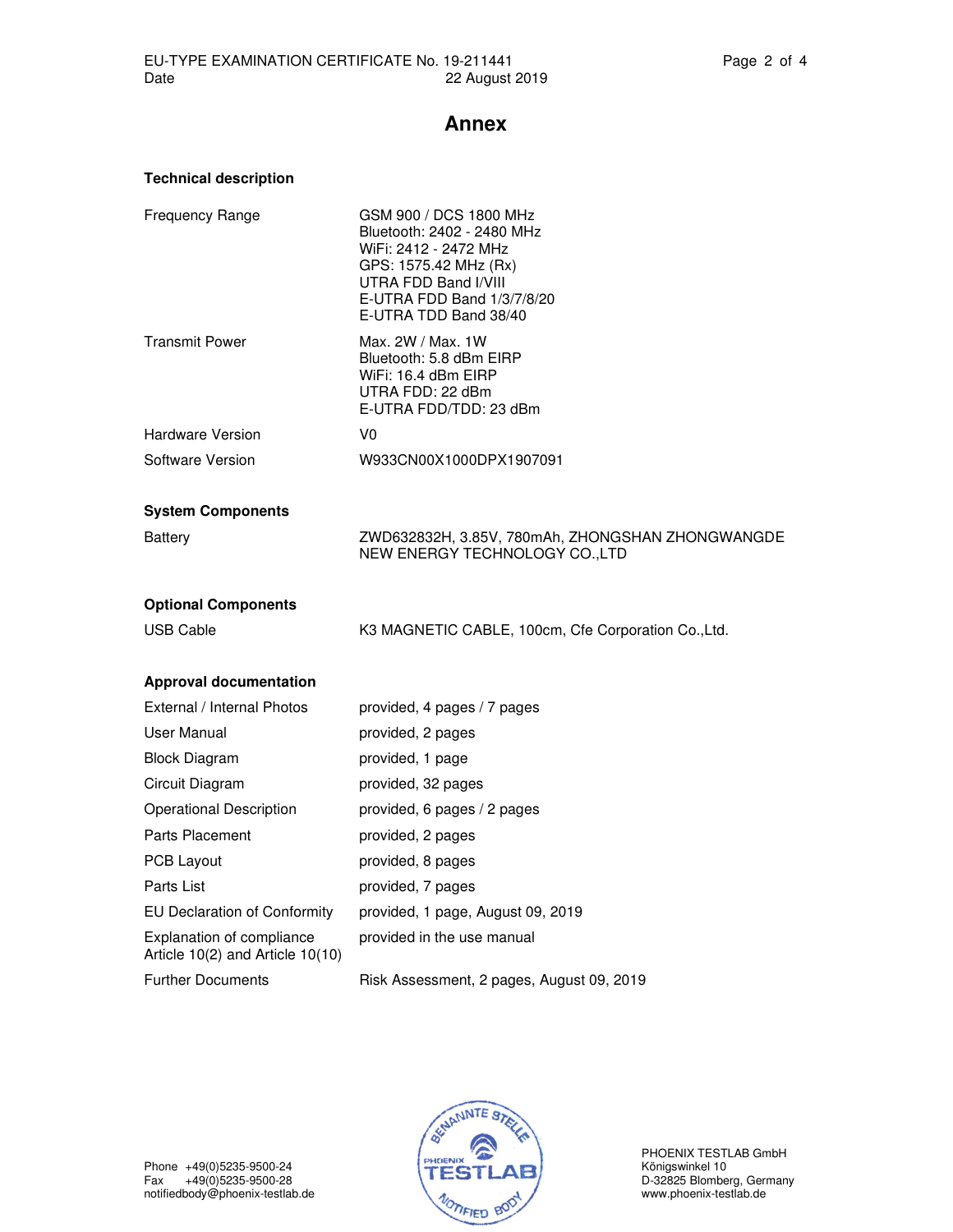#### **Applied Standards and Test Reports**

| <b>Specification</b>                                                                                                              | Laboratory                                                           | <b>Test Report Number / Version</b>                                                            |
|-----------------------------------------------------------------------------------------------------------------------------------|----------------------------------------------------------------------|------------------------------------------------------------------------------------------------|
| EN 60950-1:2006+A11:2009+<br>A1:2010+A12:2011+A2:2013                                                                             | The State<br>Radio monitoring center<br><b>Testing Center (SRTC)</b> | SRTC2019-9003(R)-0079                                                                          |
| EN 50566:2017<br>EN 62479:2010<br>EN 62209-2:2010<br>EN 50665:2017<br>EN 50663:2017                                               | The State<br>Radio monitoring center<br><b>Testing Center (SRTC)</b> | SRTC2019-9004(R)-19071801(H)                                                                   |
| Draft ETSI EN 301 489-1 V2.2.1<br>Draft ETSI EN 301 489-17 V3.2.0<br>ETSI EN 301 489-19 V2.1.1<br>Draft ETSI EN 301 489-52 V1.1.0 | The State<br>Radio monitoring center<br><b>Testing Center (SRTC)</b> | SRTC2019-9003(R)-0078                                                                          |
| ETSI EN 301 511 V12.5.1                                                                                                           | The State<br>Radio monitoring center<br><b>Testing Center (SRTC)</b> | SRTC2019-9004(R)-19071801(A)                                                                   |
| ETSI EN 301 908-1 V11.1.1<br>ETSI EN 301 908-2 V11.1.2                                                                            | The State<br>Radio monitoring center<br><b>Testing Center (SRTC)</b> | SRTC2019-9004(R)-19071801(B)                                                                   |
| ETSI EN 301 908-1 V11.1.1<br>ETSI EN 301 908-13 V11.1.2                                                                           | The State<br>Radio monitoring center<br><b>Testing Center (SRTC)</b> | SRTC2019-9004(R)-19071801(C)                                                                   |
| ETSI EN 300 328 V2.1.1                                                                                                            | The State<br>Radio monitoring center<br><b>Testing Center (SRTC)</b> | SRTC2019-9004(R)-19071801 (D)<br>SRTC2019-9004(R)-19071801 (E)<br>SRTC2019-9004(R)-19071801(F) |
| ETSI EN 303 413 V1.1.1                                                                                                            | The State<br>Radio monitoring center<br><b>Testing Center (SRTC)</b> | SRTC2019-9004(R)-19071801(J)                                                                   |
|                                                                                                                                   |                                                                      |                                                                                                |

#### **Limitations / Restrictions**

Operating Temperature range is -10 ~ 45 degree Celsius. Body SAR Separation distance is 5mm.



PHOENIX TESTLAB GmbH Phone +49(0)5235-9500-24 **Phone +49(0)5235-9500-24** River Reserved Manuscript (PHOENIX TESTLAB SITUAL RESERVED MA<br>
Fax +49(0)5235-9500-28 **TESTLAB**